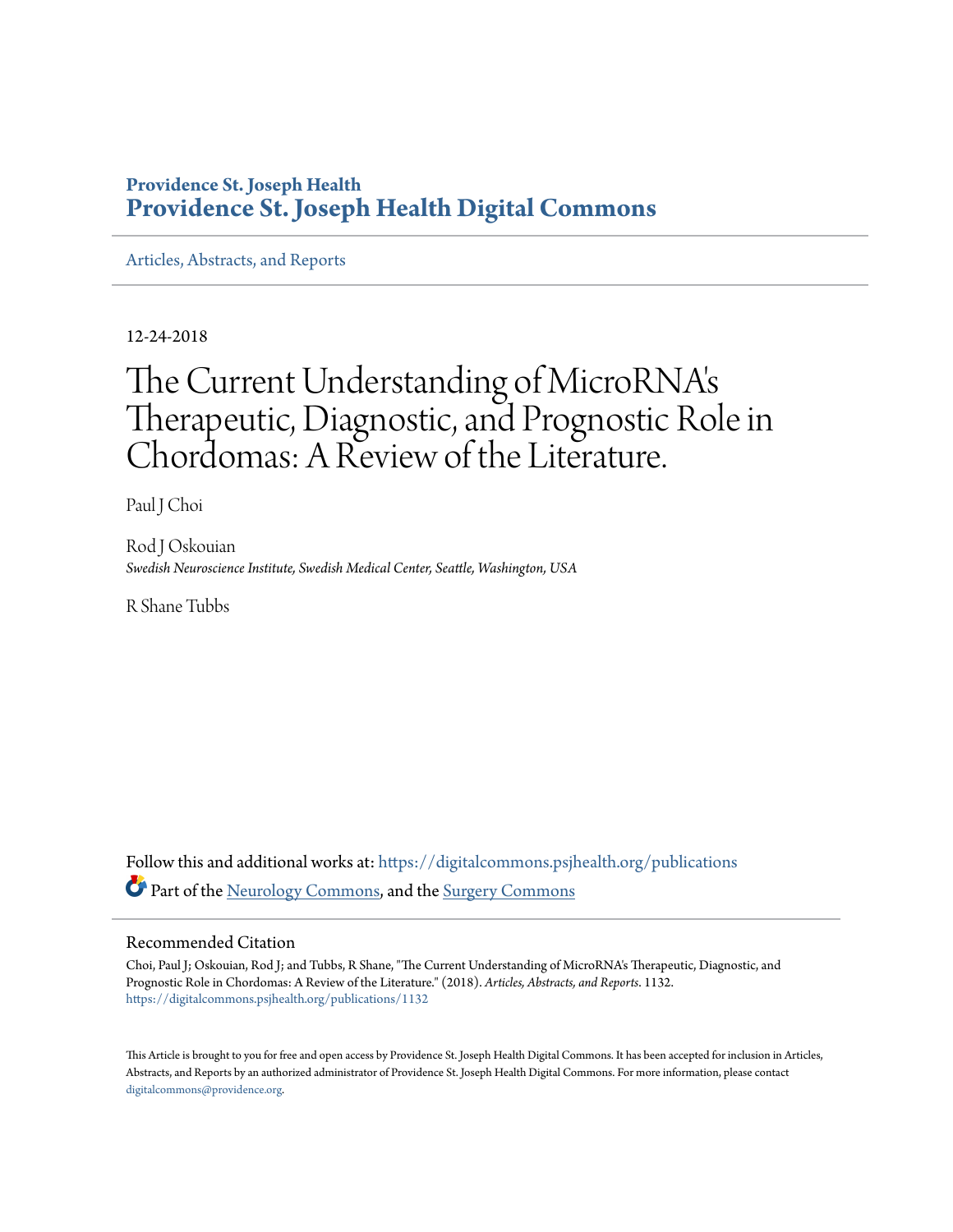# **The Current Understanding of MicroRNA's Therapeutic, Diagnostic, and Prognostic Role in Chordomas: A Review of the Literature**

Paul J. [Choi](https://www.cureus.com/users/54289-paul-j-choi)  $^1$  , Rod J. [Oskouian](https://www.cureus.com/users/15997-rod-j-oskouian)  $^2$  , R. [Shane](https://www.cureus.com/users/19677-r-shane-tubbs) Tubbs  $^3$ 

1. Surgery, Seattle Science Foundation, Seattle, USA 2. Neurosurgery, Swedish Neuroscience Institute, Seattle, USA 3. Neurosurgery, Seattle Science Foundation, Seattle, USA

 **Corresponding author:** Paul J. Choi, paulchoi92@gmail.com Disclosures can be found in Additional Information at the end of the article

## **Abstract**

Chordomas are primary low-grade bone tumors derived from the embryonic notochord that make up less than 5% of all osseous malignancies and commonly affect the spine at its vertebral body and at its two ends i.e., skull base and the sacrum. Although histologically defined to be low-grade, chordoma is locally destructive, metastatic, and has a serious recurrence rate, which all contribute to the dismal median survival rate of six years. Its locally destructive nature places the adjacent vital neurovascular structures at risk, making an en-bloc resection a challenge. This tumor is also known to show high resistance to currently available chemoradiotherapy, although the benefit of proton beam therapy for skull base chordoma has been demonstrated. There is an additional need to focus our attention on investigating the molecular biology of this chemoradiotherapy-resistant tumor to develop a more targeted therapy, which has additional diagnostic and prognostic values. In this paper, we discuss the therapeutic, diagnostic, and prognostic role of microRNAs (miRNAs) in chordomas.

**Categories:** Neurology, Pediatrics, Neurosurgery

**Keywords:** sacral chordoma, microrna, chemoradiotherapy resistance, biological target, prognosis, differential expression, mirna profiling

## **Introduction And Background**

Chordomas are primary bone tumors that make up less than 5% of all osseous malignancies and commonly affect the spine at its vertebral body and at its two ends i.e., the skull base and the sacrum  $[1-3]$ . It is a low-grade tumor derived from the embryonic notochord  $[1-2,4-5]$ . Although histologically defined to be low-grade, chordoma is locally destructive and metastatic in up to 19% of all chordoma cases, according to Bydon et al. [2], and has a serious recurrence rate, which all contribute to the dismal median survival rate of six years  $[2-3,5]$ . The treatment modality of choice is an en-bloc resection  $[1-2]$ . It has been suggested that neoadjuvant radiotherapy may have a role in preventing potential hematogenous spread of the tumor during surgical manipulation [2]. However, this tumor is known to show high resistance to currently available chemoradiotherapy  $[1,3,5]$ , although the effectiveness of proton beam therapy for skull base chordomas has been demonstrated [6-7]. The literature even claims that conventional chemotherapy has no role in treating this disease [3,8]. Its locally destructive characteristic places the adjacent vital neurovascular structures at risk, making an en-bloc resection a challenge [2,5]. Although recent advancements in surgical techniques have made a complete resection with negative margins achievable, the disappointing recurrence rate

#### **How to cite this article**

Choi P J, Oskouian R J, Tubbs R (December 24, 2018) The Current Understanding of MicroRNA's Therapeutic, Diagnostic, and Prognostic Role in Chordomas: A Review of the Literature. Cureus 10(12): e3772. DOI 10.7759/cureus.3772

**Received** 12/05/2018 **Review began** 12/05/2018 **Review ended** 12/22/2018 **Published** 12/24/2018

#### **© Copyright** 2018

Choi et al. This is an open access article distributed under the terms of the Creative Commons Attribution License CC-BY 3.0., which permits unrestricted use, distribution, and reproduction in any medium, provided the original author and source are credited.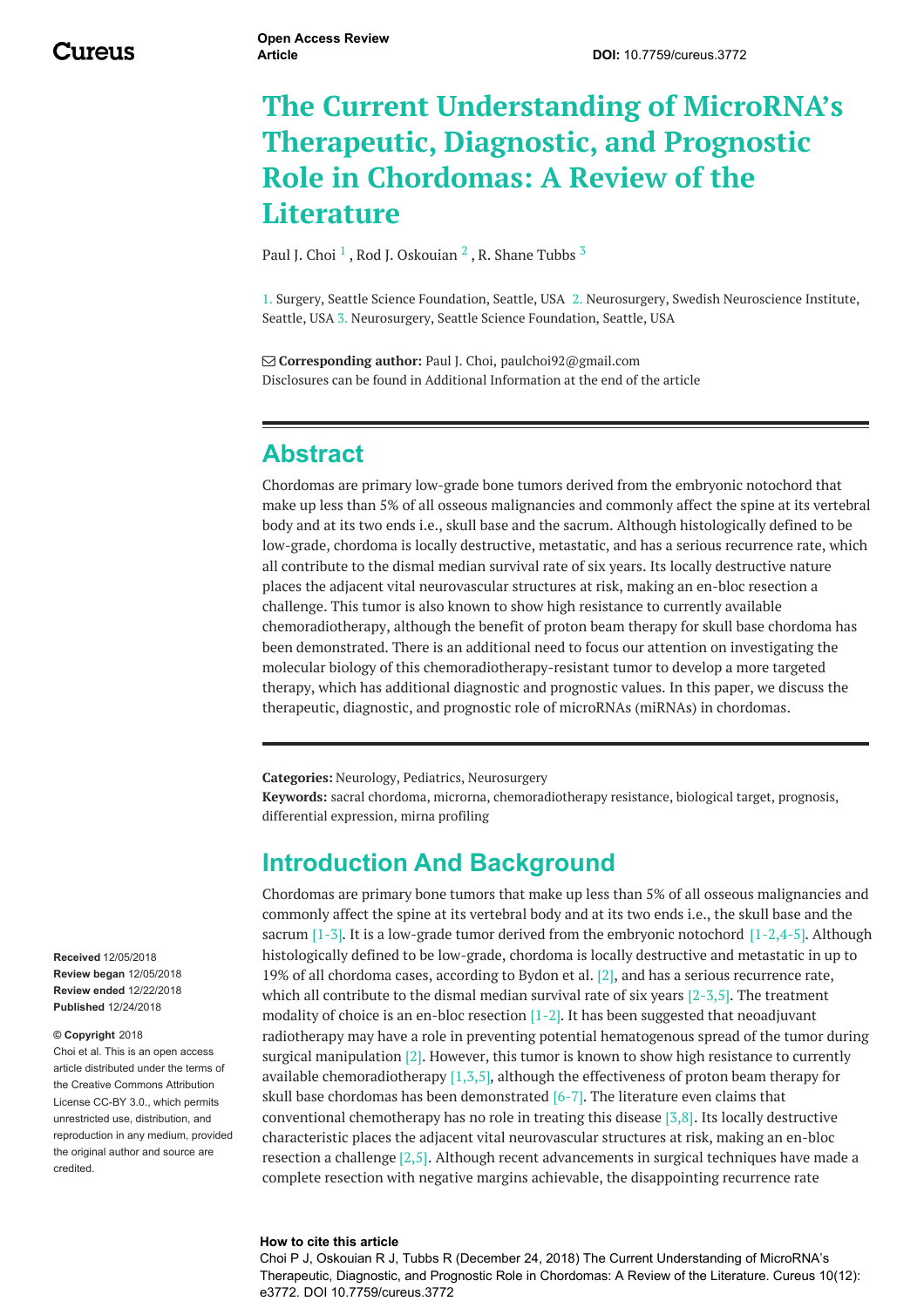persists [2]. Hence, there is an additional need to focus our attention on investigating the molecular biology of this relatively chemoradiotherapy-resistant tumor to develop a more targeted therapy that may carry additional diagnostic and prognostic values.

## **Review**

### **miRNA expression in chordomas**

The recent arrival of better understanding of microRNA's (miRNA) molecular roles in cell proliferation has shed light upon improved knowledge in the pathogenesis of many solid and hematologic malignancies such as lung, breast, and prostate cancers, and chronic lymphocytic leukemia [2-3,5,9]. miRNA is a small (20-30 nucleotides in length), non-coding, singlestranded ribonucleic acid (RNA) molecule [3-5], which suppresses messenger RNA (mRNA) transcription and disrupts subsequent gene regulation in eukaryotic cells [2,4]. By doing so, it can either induce tumorigenesis or trigger tumor suppression depending on the part of the human genome it occupies [2,9]. miRNA tends to be located in a genetically unstable part of the chromosome and, hence, are often dragged into a molecular cascade that leads to chromosomal abnormalities and oncogenic mutations [9-11]. Further, miRNAs are known to control many genes involved in cell proliferation and they can be an inhibitor of one of such genes and a stimulator of another simultaneously [10].

Due to the rarity of the disease, miRNA's role in chordoma's pathogenesis and its potential diagnostic and prognostic values have been seldom explored in the literature [12]. However, existing data suggest that chordomas demonstrate a significantly different expression of miRNA compared to the control  $[2]$ . Once a miRNA that is involved in chordomagenesis is identified, either a highly specific miRNA inhibitor or recombinant miRNA can be synthesized to neutralize oncogenesis  $[10-11]$ . This is unlike conventional chemotherapy, which often targets gain-of-function mutations  $[10-11]$ . This unusual mechanism may have a role in the non-surgical management of chordoma [10].

## **miRNA downregulation in chordomas**

To date, there are no reports that focus mainly on upregulated miRNA in the pathogenesis of chordoma [11]. Recent studies report that miRNA hypermethylation (inactivation) is associated with metastasis and recurrence of cancer. For instance, miRNA 9 family downregulation has been described to be linked to metastasis and recurrence of gastric adenocarcinoma, renal cell carcinoma, and colorectal carcinoma [11]. This is in-line with chordoma's metastatic and extremely recurrent features that have been described for many decades.

Met proto-oncogene, which is highly associated with miRNA 1 and described by Duan et al. to be downregulated in 93.7% of chordomas, was overexpressed in 94.4% of all chordomas [1- 2,5,12-13]. A more recent study by Duan et al. reports that miRNA 1 is not only a potential therapeutic target, but that it is also a prognostic marker i.e. a lower level of the miRNA is associated with poorer prognosis [13]. Furthermore, in-vitro and in-vivo studies have confirmed this particular miRNA's anti-cancer activity [13]. miRNA 34a and 608 have also been pronounced as tumor suppressors, which are downregulated in chordoma  $[1,14]$ . Zhang et al. explain that these two miRNAs regulate multiple oncogenes including the Met gene [14]. Kuang et al. report that miRNA 10a and 125a are downregulated in skull base chordoma [15]. miRNA 10a and 125a are antitumor miRNAs, which are suppressed by adenosine deaminases acting on RNA (ADAR) gene, which is overexpressed in skull base chordoma [15].

Bayrak et al. and Gulluoglu et al. suggest that miRNA 31-3p, 148a, and 222-3p impose a proapoptotic effect on chordoma by regulating Met and Radixin oncogenes, DNA methyltransferase (DNMT) pro-apoptotic gene, and c-KIT proto-oncogene respectively,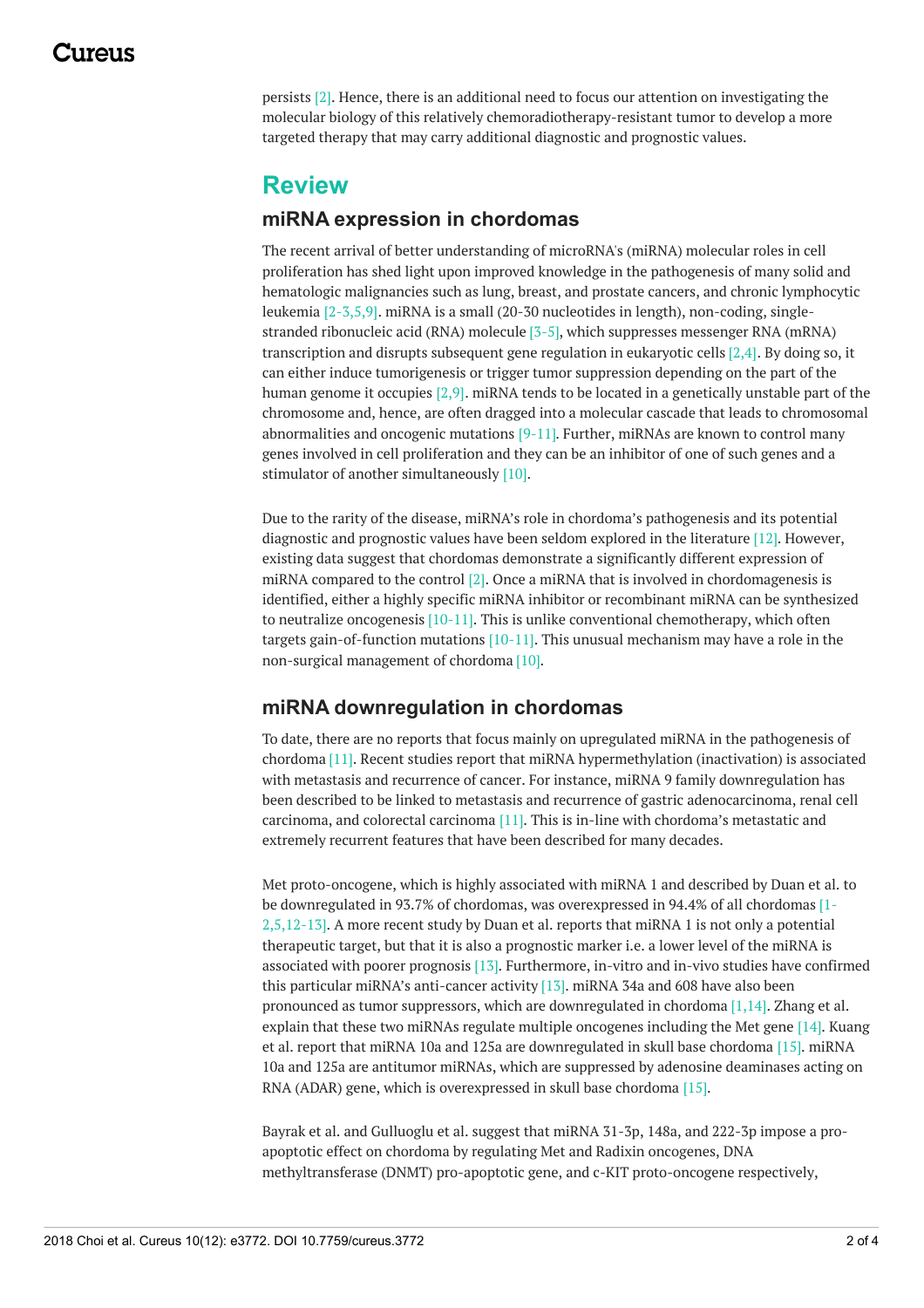## 117A119

subsequently inducing a cell cycle arrest at the S-phase and preventing progression to G2 phase [3-4,15-16]. The miRNAs are also expressed varyingly in different chordoma cell lines. For instance, miRNA 222-3p is downregulated in U-CH1 but upregulated in U-CH2 chordoma cell lines [3].

Besides the miRNAs described above, numerous others have been reported to be associated with the pathogenesis of chordoma. For example, Bayrak et al. report an additional 53 dysregulated miRNAs in skull base chordoma compared to the biology of normal nucleus pulposus, and Wei et al. demonstrate the chordomagenic effect of miRNA 219-5p expression and its association with poor prognosis by studying spinal and sacral chordomas  $[4,17]$ .

## **miRNA as a potential diagnostic and prognostic marker of chordoma**

Bayrak et al. and Gulluoglu et al. report that miRNA 140-3p upregulation is associated with the metastatic and recurrent characteristics of spinal chordomas, hence it is a poor prognostic marker [3-4,12]. miRNA 155 upregulation is also associated with poor prognosis of sacral chordoma, suggesting its potential use in targeting the highly recurrent and metastatic nature of chordomas [1,8]. Zou et al. reveal miRNA 1237-3p upregulation as an independent predictive measure of good prognosis of chordoma [1,18]. This is the "independent" "unknown function" of miRNA in oncogenesis described by Calin et al. [9].

Furthermore, there have been no studies specifically exploring the sacral type of chordoma. Bayrak et al. and Zou et al. look at skull base and spinal chordomas [4,12,18]. Wei et al. study both spinal and sacral chordomas [17]. Although miRNA 155 upregulation was studied to be associated with poorer prognosis of sacral chordoma by Osaka et al., an isolated study of the sacral chordoma's molecular pathogenesis i.e., identification of certain miRNAs' association with a specific oncogene, is lacking  $[8]$ . In addition, the sacral type has not yet shown to be responsive to proton beam therapy, unlike its skull base counterpart. Hence, there is a dire need to explore this type of tumor.

## **Conclusions**

The understanding of dysregulation of various miRNAs in chordoma can be used therapeutically and for early detection and prediction of the prognosis of the tumor. Further miRNA profiling studies will provide a better understanding of its role in chordomagenesis and potentially offer a foundation, upon which to develop a novel targeted therapy for this mainly chemoradiotherapy-resistant tumor. However, to the best of our knowledge, there have been no clinical trials to study miRNA as a potential therapeutic target for chordomas.

# **Additional Information**

## **Disclosures**

**Conflicts of interest:** In compliance with the ICMJE uniform disclosure form, all authors declare the following: **Payment/services info:** All authors have declared that no financial support was received from any organization for the submitted work. **Financial relationships:** All authors have declared that they have no financial relationships at present or within the previous three years with any organizations that might have an interest in the submitted work. **Other relationships:** All authors have declared that there are no other relationships or activities that could appear to have influenced the submitted work.

## **References**